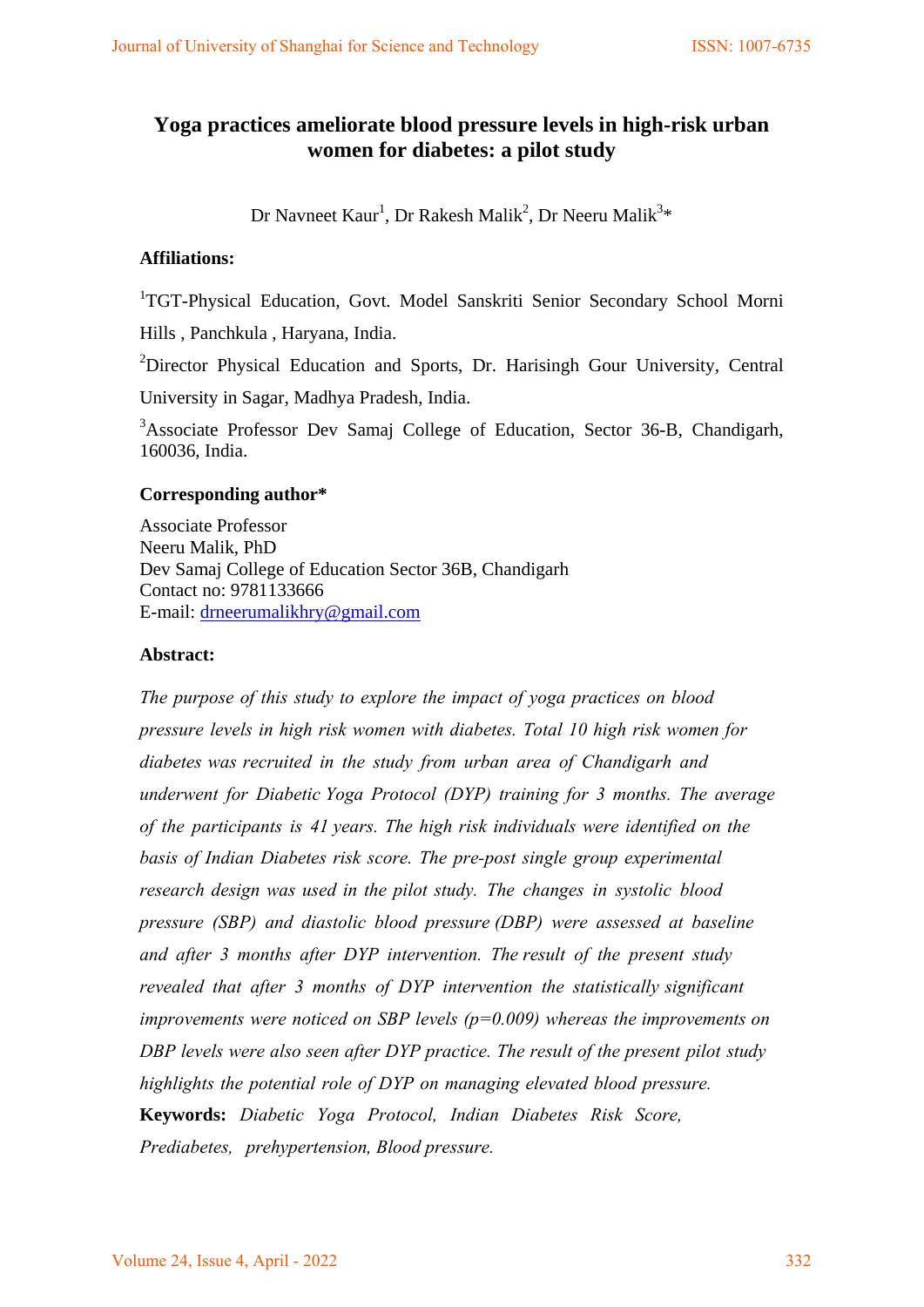#### **Introduction:**

The prevalence of metabolic diseases is rapidly increasing worldwide, and hypertension is also a significant contributor to metabolic disorders. Hypertension and prehypertension are among the most prevalent conditions affecting people worldwide (Parthaje et al., 2016). Hypertension and prehypertension are the leading treatable cause of the occurrence of cardiovascular diseases (Khandekar et al. 2021). Approximately 31.1% of the adult population suffers from hypertension

(Mills, K. T., Stefanescu, A., & He, J. 2020).

Hypertension is the disease in which the systolic blood pressure levels are  $(SBP) \ge 140$ mmHg and diastolic blood pressure (DBP) levels are  $\geq 90$  mmHg (Mills KT et al. 2016), whereas in prehypertension, the values of SBP are 120–129 mmHg and DBP is 80–89 mmHg (Whelton et al., 2018). Previously published reports suggest that prehypertensive people had higher susceptibility to the progression towards hypertension. (Hagins, M., Selfe, T., & Innes, K. 2013). Prehypertension is also associated with an elevated risk of CVDs in the future (Khandekar et al., 2021). There are various causes, such as a rise in cholesterol and stress levels associated with increased blood pressure (Khandekar et al., 2021). Moreover, prediabetes and hypertension are pre-stages of diabetes and hypertension, respectively. The conditions, i.e., prediabetes and prehypertension, lead to an increased risk for adverse cardiovascular disease (Gupta, A. K., Brashear, M. M., & Johnson, W. D. 2011). As mentioned in the previous reports, yoga is an effective alternative or preventive strategy for prehypertension and prediabetes (Khandekar et al., 2021 & Ramamoorthi et al., 2019). The previously published literature shows the ameliorating effect of yoga on hypertension (Hagins et al., 2013 & wolf et al., 2013), prehypertension (Khandekar et al., 2021), and cardiovascular risks (Manchanda, 2014). Regular yoga practices have proven to reduce the systolic and diastolic blood pressure (Park, S. H., & Han, K. S. 2017) and decrease the fasting, postprandial blood glucose level, and HbA1c (Hegde et al.,2013). In the present study, the authors aimed to check the Diabetic Yoga Protocol (DYP) effect on the blood pressure levels in high-risk women for diabetes. Indian Diabetes Risk Score (IDRS) was used to check the risk status for diabetes.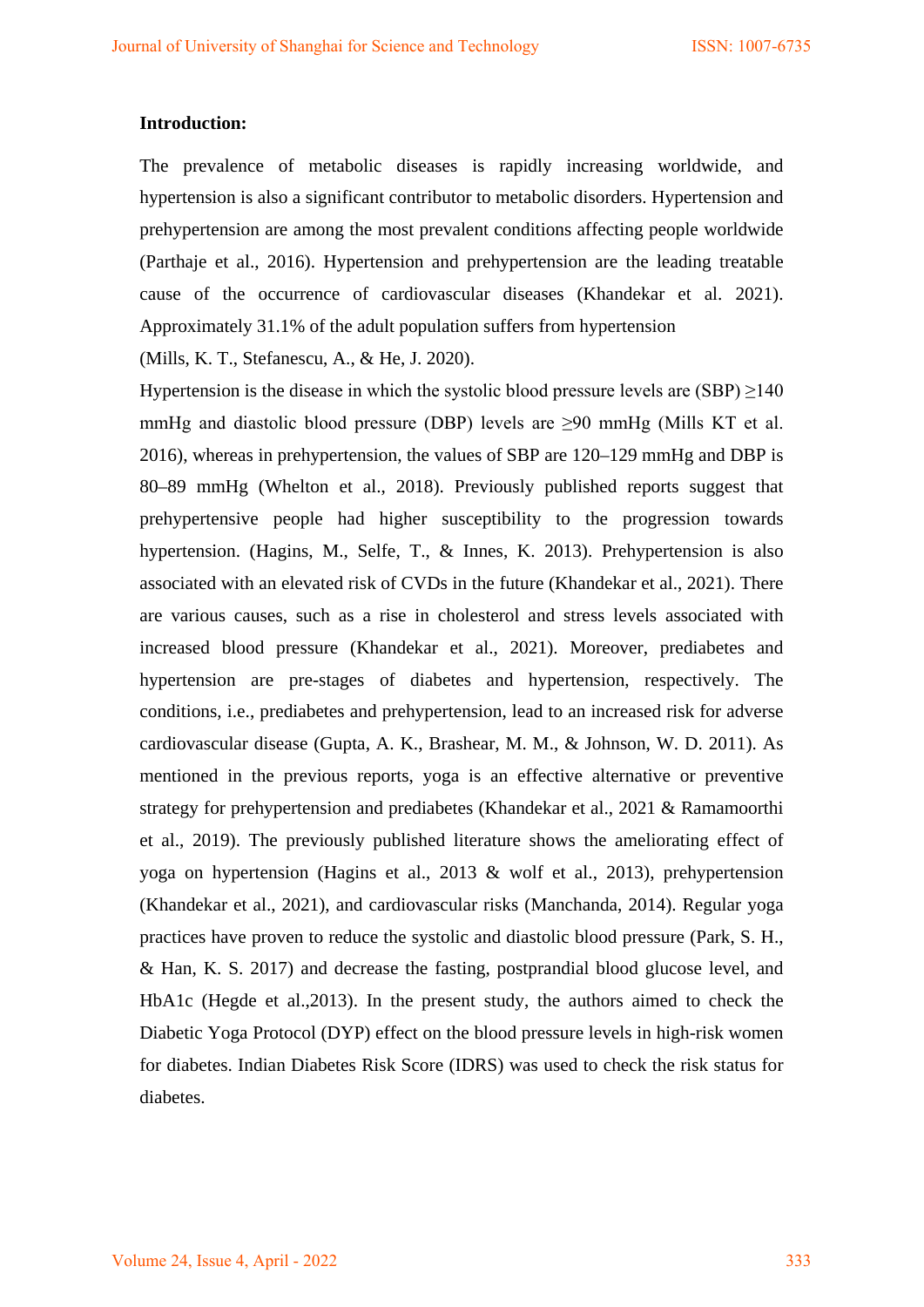#### **Method and Procedure**



**Figure 1:** Detailed flow chart of the study participants.

The single group pre-post experimental design was implemented to attain the objective of the present study. The house-to-house survey was held to find out the high-risk women for diabetes in the urban area of Chandigarh. IDRS, developed by Mohan et al. (2005), was implemented to check the risk status for diabetes, and those women who scored above 60 on the IDRS were enrolled in yoga camp and underwent the DYP training for three months. The detailed break-up of study subjects is shown in Figure 1. After excluding dropouts, ten women subjects remained adhere to the training protocol. The detailed DYP training regimen with sequence of asana, pranayama and meditation was provided in the paper published in the past (Kaur et al. 2022). Blood pressure was measured by operating the automatic blood pressure monitor [Model BP-02, Morepen Laboratories Limited].

**Statistical Procedure:** The Statistical Package for social sciences (SPSS) was used to analyze data. Kolmogorov-Smirnov test was applied to check the normality of data. The data was found to be not normally distributed for most variables. Hence, a Nonparametric test Wilcoxon rank sum test was used to map out the changes at baseline and after three months of DYP practice.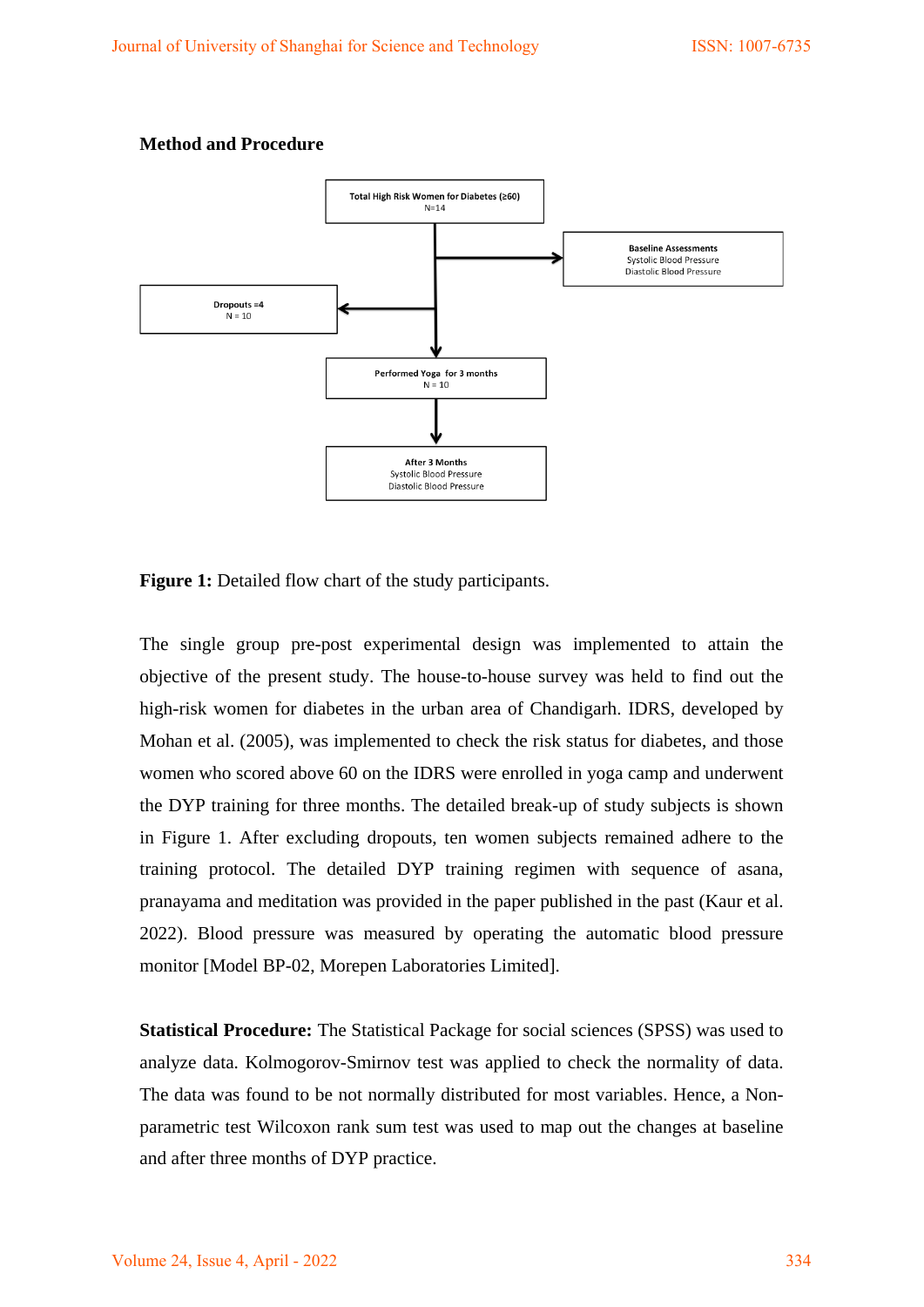### **Results:**

**Table 1:** Pre-Post test mean comparison in DYP group SBP and DBP in mean, SD, Sum of ranks, and Z- value with p- values.

| Variables  | Test      | <b>SD</b><br>Sum of ranks<br>Mean |       |          | $Z-$     | p-value  |       |
|------------|-----------|-----------------------------------|-------|----------|----------|----------|-------|
|            | Condition |                                   |       | Negative | Positive | value    |       |
| <b>SBP</b> | Pre test  | 134.50                            | 23.06 | 53.00    | 2.00     | $-2.606$ | 0.009 |
|            | Post test | 116                               | 9.82  |          |          |          |       |
| <b>DBP</b> | Pre test  | 96                                | 31.97 | 39.00    | 16.00    | $-1.174$ | 0.249 |
|            | Post test | 83.70                             | 7.056 |          |          |          |       |

Data is expressed in mean, SD, Sum of ranks and statistical significance ( $p=0.009$ ), SBP= Systolic Blood Pressure, DBP=Diastolic Blood Pressure, DYP- Diabetic Yoga Protocol.

Results postulated in the Table 1 and Figure 2 revealed that statistical significant changes were seen on SBP ( $p=0.009$ ) levels after DYP intervention. Moreover, the improvement in the DBP levels of the participant was seen but not at the significant level.



**Figure 2:** Bar Diagrams showing changes for SBP and DBP assessments taken at pre and post 3 months in yoga group.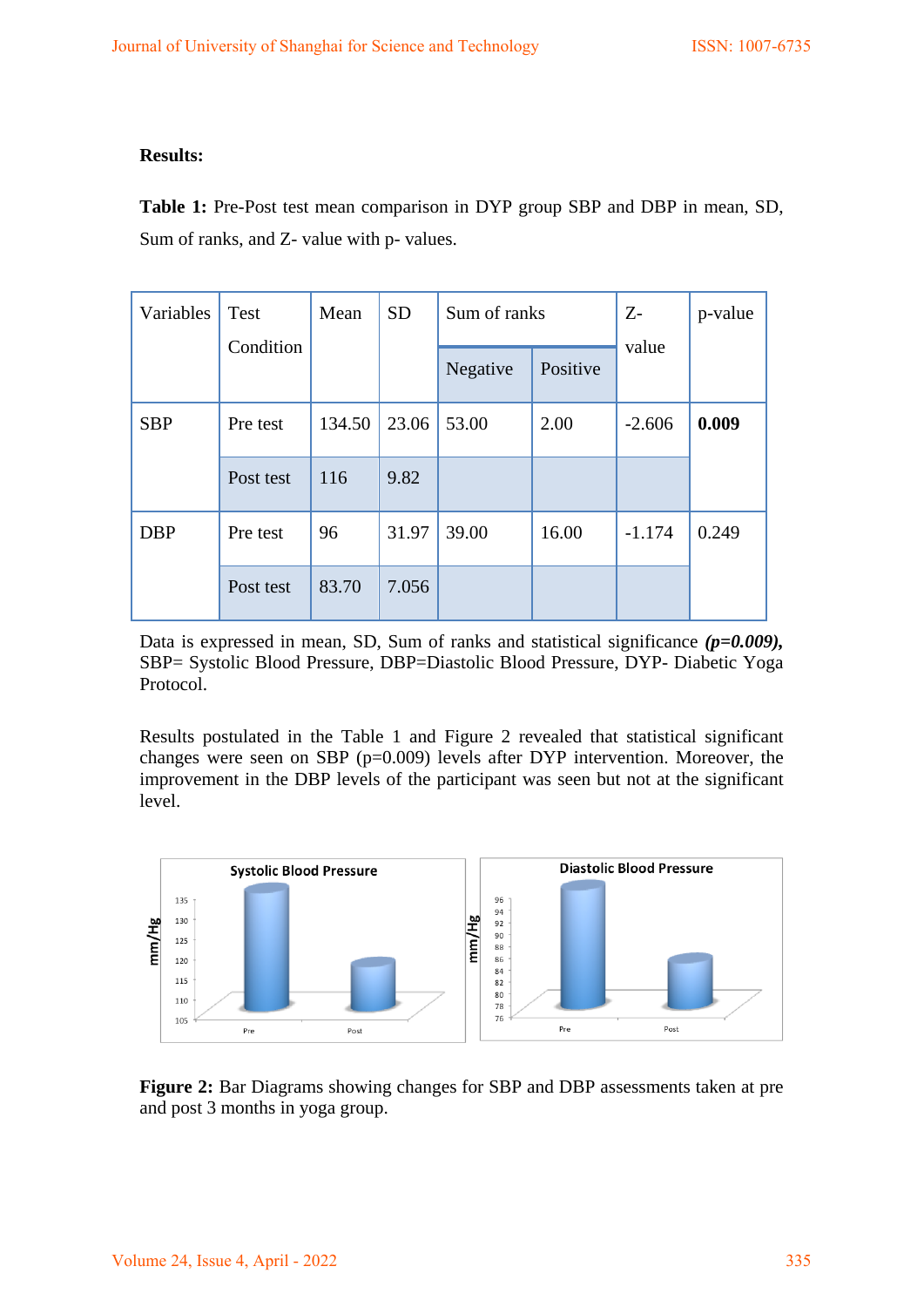#### **Discussion:**

The increased levels of Blood pressure and blood glucose levels are correlated with an increased risk for cardiovascular diseases (Tedesco et al., 2004). Both Hypertension and Diabetes are among the most prevalent illnesses that spread worldwide. Petrie et al., in their study, reported that Diabetic patients had two-fold higher susceptibility to becoming hypertensive than non-diabetic. On the other hand, Hypertensive people had a higher possibility to develop insulin resistance.

(Petrie, J. R., Guzik, T. J., & Touyz, R. M. 2018). Moreover, diabetes and hypertension shares some common risks factors like obesity, dyslipidemia etc. (Petrie, J. R., Guzik, T. J., & Touyz, R. M. 2018). Additionally, pre-diabetes and prehypertension commonly occur in individuals, leading to severe coronary artery diseases (Zhang et al., 2006).

Accordingly, pre-diabetes and prehypertension are the alarming stages where nonpharmacological tools like yoga play a prominent role in preventing these conditions. Our study focuses on exploring the impact of yoga on prehypertension in individuals at higher risk for Diabetes. The present study shows the decline in blood pressure after three months of Yoga practice. The pre score of SBP (134.50) falls into the prehypertensive category, and after the three months of Yoga practices, the SBP scores fall to the 116 mm/hg, which falls under the category of normal blood pressure. Whereas DBP pre scores are 96, the DBP reduces to 83.70 mm/hg after three months of yoga practices. Our study witnesses the improvements in SBP and DBP after yoga practices. A similar result reported the improvements in blood pressure as documented in the various previous literature (Krishna, 2014, Wolff et al.,2013, ). Khandekar et al. discuss that decline in blood pressure might be due to the decline in vagal tone, which further results in a decline in the heart rate, which might be due to the rhythmic and gradual breathing pattern involved in breathing exercises called pranayamas. Moreover, stress is also the primary factor behind elevated blood pressure and yoga also emphatically reduces the stress (Pascoe, M. C., Thompson, D. R., & Ski, C. F. 2017) and eventually leads to a reduction in blood pressure. Therefore, the present study highlights the ameliorating role of yoga practices in diminishing blood pressure levels.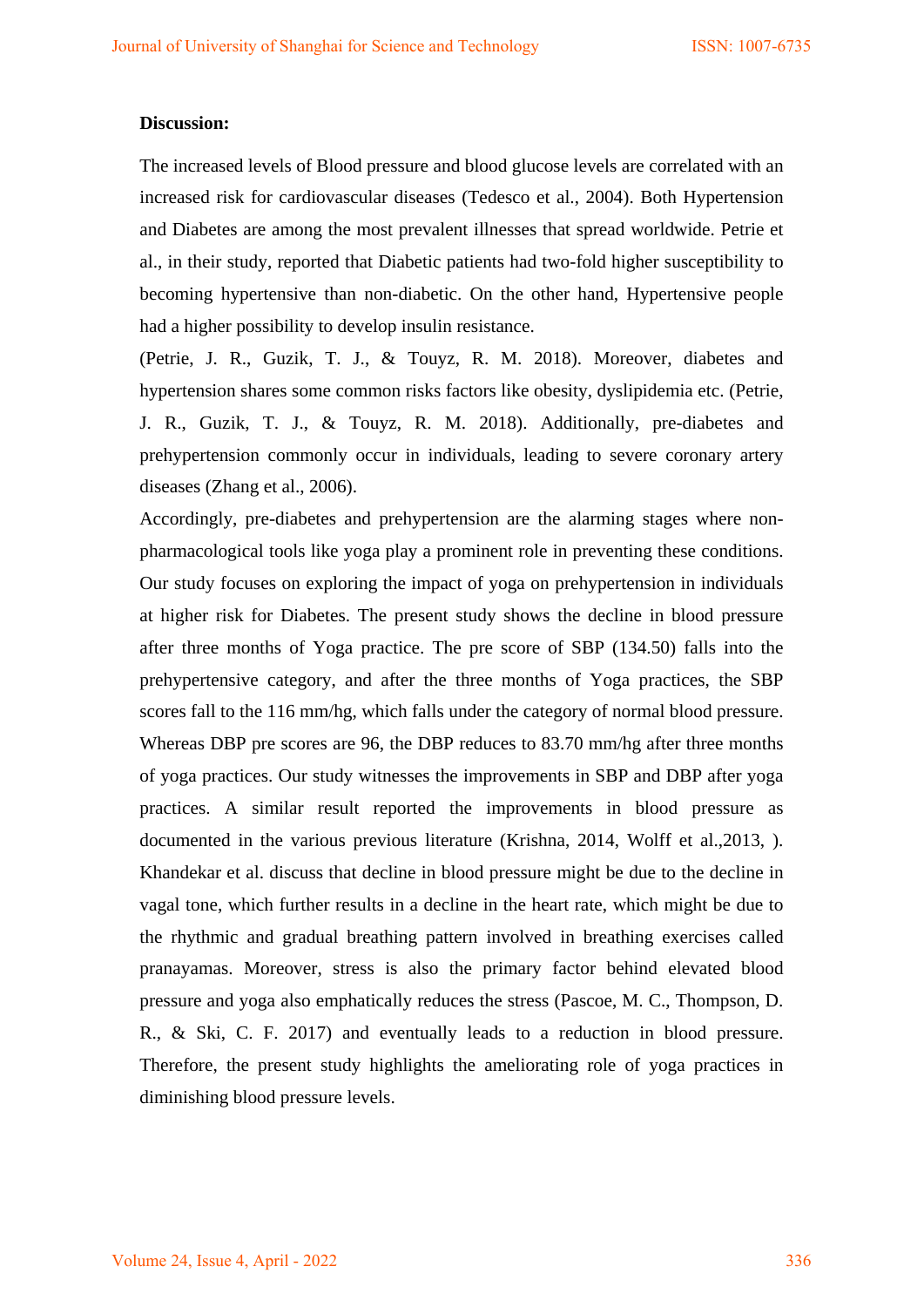## **Conclusion:**

This study shows the beneficial impact of DYP on reducing blood pressure levels in high-risk individuals for diabetes. Yoga can be used as adjuvant therapy for both prediabetes and prehypertension and reduces the risk for both conditions. Further, it might be helpful in slowing the progression of prehypertension and prediabetes into hypertension and diabetes, respectively.

### **Acknowledgement:**

The authors would like to acknowledge ICSSR and MHRD (IMPRESS Scheme) for supporting this research. The authors acknowledge Ms. Sarika Dhiman, Dr Davinder Dhawan, and Bhai Ghaniya ji (BGJ) institute of health, Panjab University, Chandigarh for help in conduct of the study. The authors would thankful to all the study participants for their involvement in the trial.

### **Ethical approval:**

Ethical approval was obtained from the Institutional Ethics Committee of Panjab University, Chandigarh, India (Approval no: PUIEC210312-III-012, dated 6th Apr 2021).

### **Source of funding:**

Indian Council of Social Science Research (ICSSR) funded the project under IMPRESS Scheme

### **Conflict of interest:**

The authors declare no conflict of interest.

### **References:**

Gupta, A. K., Brashear, M. M., & Johnson, W. D. (2011). Coexisting prehypertension and prediabetes in healthy adults: a pathway for accelerated cardiovascular events. *Hypertension Research*, *34*(4), 456-461.

Hagins, M., Selfe, T., & Innes, K. (2013). Effectiveness of yoga for hypertension: systematic review and meta-analysis. *Evidence-Based Complementary and Alternative Medicine*, *2013*.

Hegde, S. V., Adhikari, P., Shetty, S., Manjrekar, P., & D'Souza, V. (2013). Effect of community-based yoga intervention on oxidative stress and glycemic parameters in prediabetes: a randomized controlled trial. *Complementary therapies in medicine*, *21*(6), 571-576.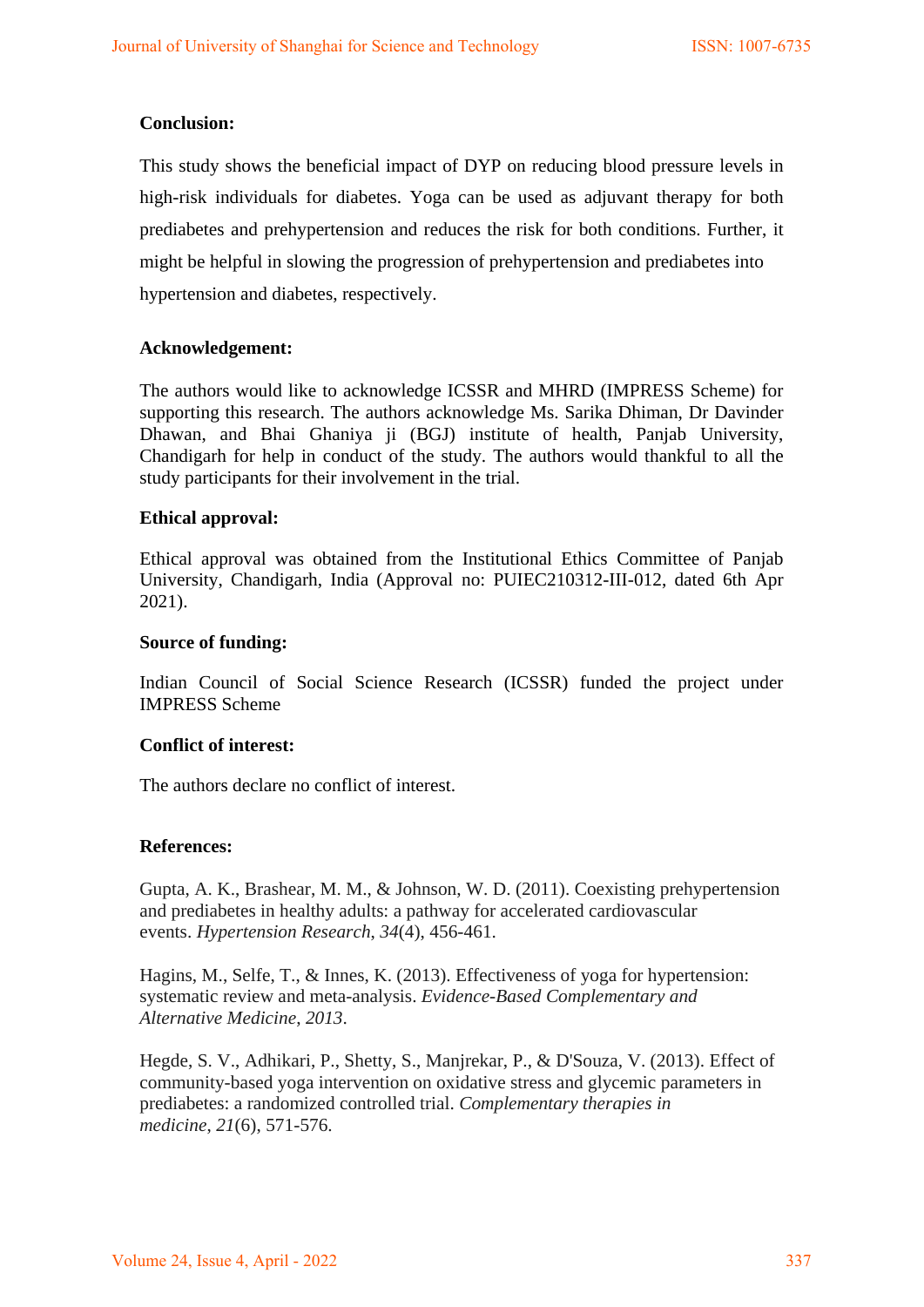Kaur, N., Maity, K., Malik, R., Ahuja, S., Singh, G., Dhiman, S., Sharma, K., & Malik, N. (2022). Investigating the mitigating role of mind body intervention on glycemic control in prediabetes: A case report. *Integrative. Medicine. Case Reports*, 3(1), 12-15.

Khandekar, J. S., Vasavi, V. L., Singh, V. P., Samuel, S. R., Sudhan, S. G., & Khandelwal, B. (2021). Effect of Yoga on Blood Pressure in Prehypertension: A Systematic Review and Meta-Analysis. *The Scientific World Journal*, *2021*.

Krishna, B. H., Pal, P., Pal, G. K., Balachander, J., Jayasettiaseelon, E., Sreekanth, Y., ... & Gaur, G. S. (2014). Effect of yoga therapy on heart rate, blood pressure and cardiac autonomic function in heart failure. *Journal of clinical and diagnostic research: JCDR*, *8*(1), 14.

Manchanda, S. C. (2014). Yoga–A promising technique to control cardiovascular disease. *indian heart journal*, *66*(5), 487.

Mills, K. T., Bundy, J. D., Kelly, T. N., Reed, J. E., Kearney, P. M., Reynolds, K., ... & He, J. (2016). Global disparities of hypertension prevalence and control: a systematic analysis of population-based studies from 90 countries. *Circulation*, *134*(6), 441-450.

Mills, K. T., Stefanescu, A., & He, J. (2020). The global epidemiology of hypertension. *Nature Reviews Nephrology*, *16*(4), 223-237.

Mohan, V., Deepa, R., Deepa, M., Somannavar, S., & Datta, M. (2005). A simplified Indian Diabetes Risk Score for screening for undiagnosed diabetic subjects. *The Journal of the Association of Physicians of India*, *53*, 759-63.

Park, S. H., & Han, K. S. (2017). Blood pressure response to meditation and yoga: a systematic review and meta-analysis. *The Journal of Alternative and Complementary Medicine*, *23*(9), 685-695.

Parthaje, P. M., Unnikrishnan, B., Thankappan, K. R., Thapar, R., Fatt, Q. K., & Oldenburg, B. (2016). Prevalence and correlates of prehypertension among adults in urban South India. *Asia Pacific Journal of Public Health*, *28*(1\_suppl), 93S-101S.

Pascoe, M. C., Thompson, D. R., & Ski, C. F. (2017). Yoga, mindfulness-based stress reduction and stress-related physiological measures: A metaanalysis. *Psychoneuroendocrinology*, *86*, 152-168.

Petrie, J. R., Guzik, T. J., & Touyz, R. M. (2018). Diabetes, hypertension, and cardiovascular disease: clinical insights and vascular mechanisms. *Canadian Journal of Cardiology*, *34*(5), 575-584.

Ramamoorthi, R., Gahreman, D., Skinner, T., & Moss, S. (2019). The effect of yoga practice on glycemic control and other health parameters in the prediabetic state: A systematic review and meta-analysis. *PLoS One*, *14*(10), e0221067.